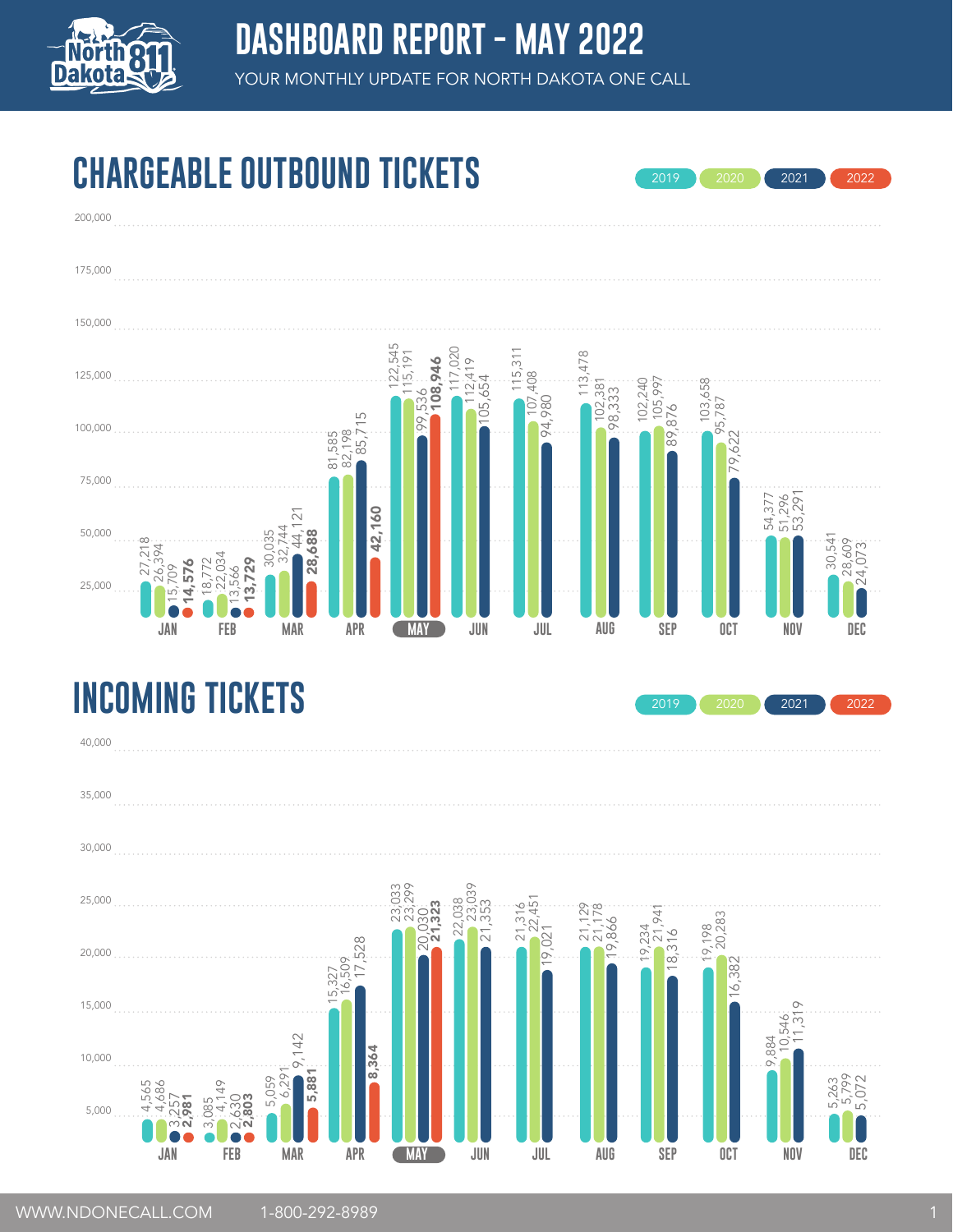

2019 2020 2021 2022

2019 2020 2021 2022

# **INCOMING TICKETS Y-T-D**



#### **OUTGOING MESSAGES**

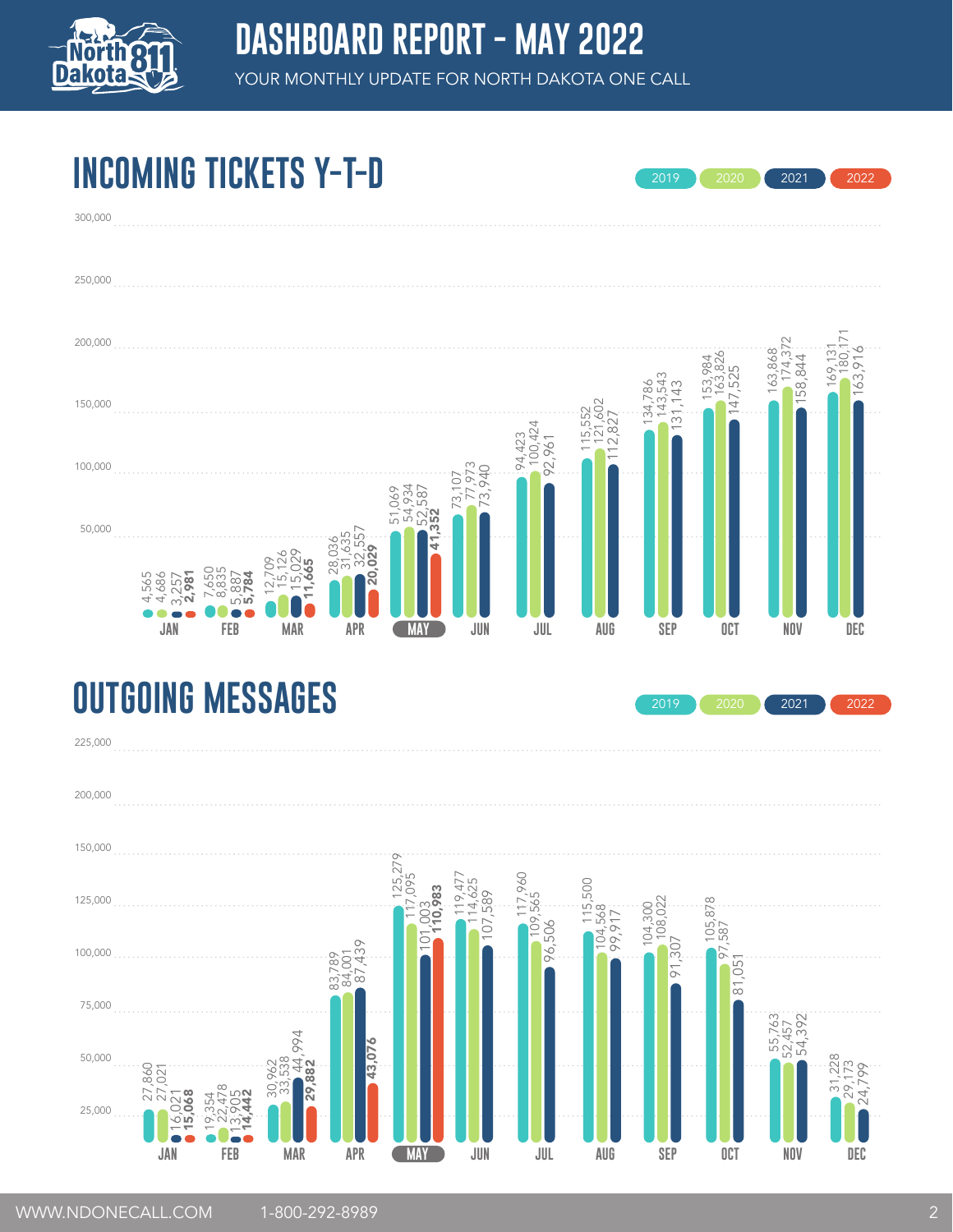

2019 2020 2021 2022

# **OUTGOING TICKETS Y-T-D**

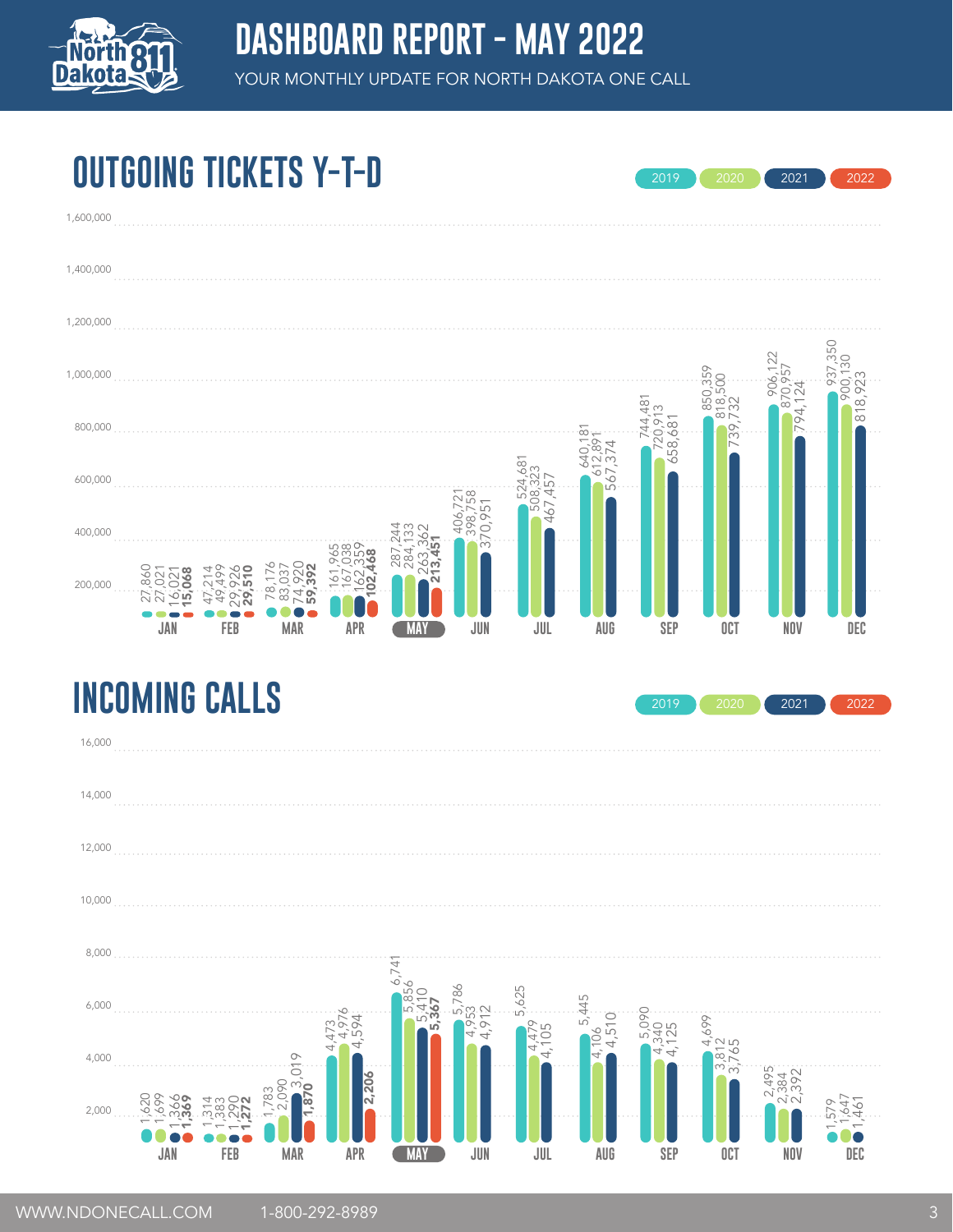

## **OPERATOR CALL VOLUMES**



2019 2020 2021 2022

|            | 2019  | 2020  | 2021  | 2022  |
|------------|-------|-------|-------|-------|
| JAN        | 10.89 | 8.94  | 17.96 | 12.75 |
| <b>FEB</b> | 12.22 | 11.38 | 16.46 | 13.81 |
| <b>MAR</b> | 12.77 | 8.04  | 14.12 | 12.80 |
| <b>APR</b> | 11.50 | 10.16 | 15.19 | 22.78 |
| <b>MAY</b> | 11.79 | 9.77  | 14.18 | 12.80 |
| JUN        | 11.48 | 9.18  | 13.58 |       |
| JUL        | 10.40 | 13.95 | 14.64 |       |
| AUG        | 10.59 | 13.42 | 15.97 |       |
| <b>SEP</b> | 10.25 | 14.95 | 14.21 |       |
| OCT        | 10.54 | 12.18 | 13.22 |       |
| <b>NOV</b> | 9.57  | 14.17 | 12.85 |       |
| DEC        | 9.16  | 13.71 | 11.65 |       |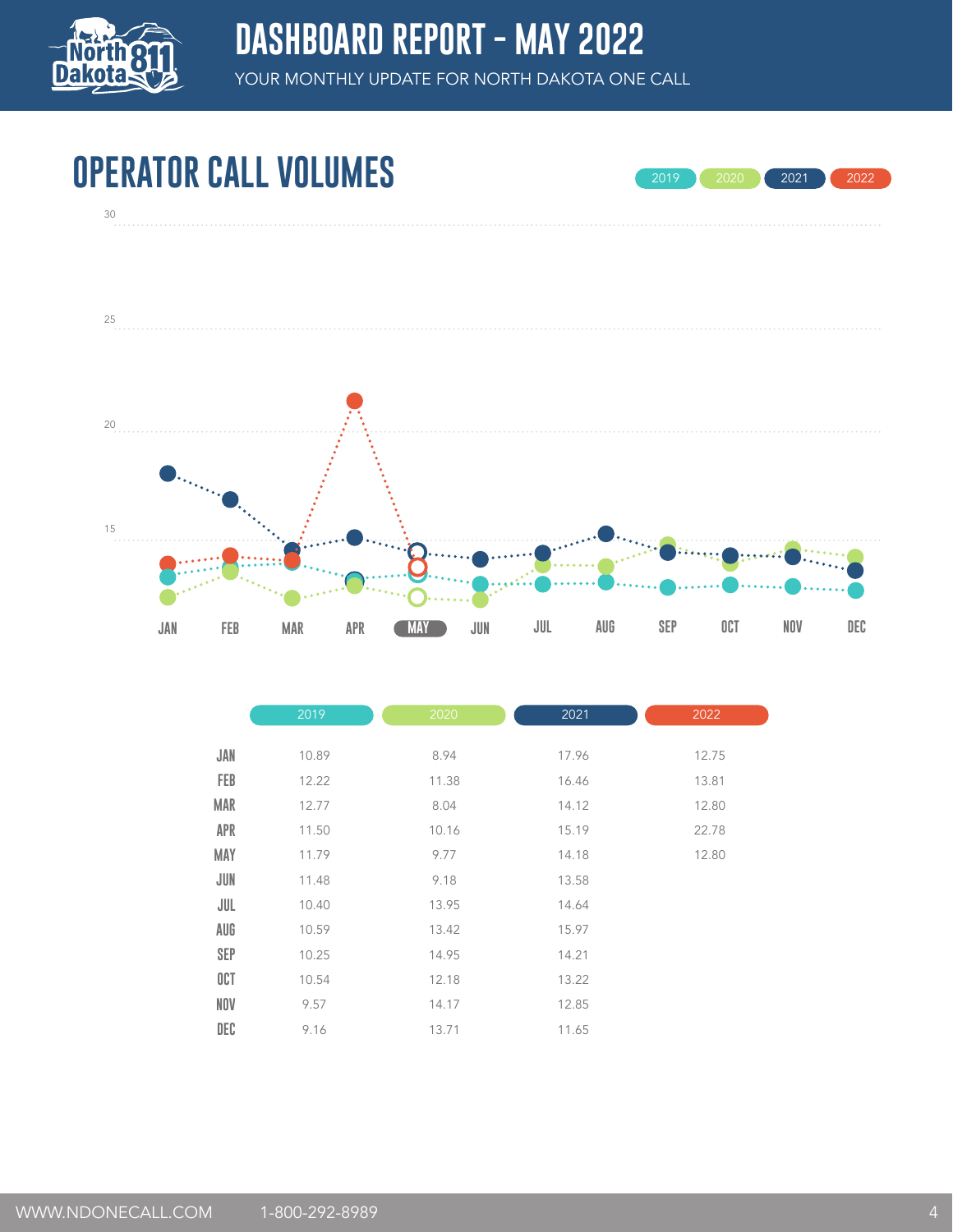

100

YOUR MONTHLY UPDATE FOR NORTH DAKOTA ONE CALL

# **EXCAVATOR CALL VOLUMES**





|            | 2019  | 2020  | 2021  | 2022  |
|------------|-------|-------|-------|-------|
| JAN        | 87.73 | 89.69 | 78.81 | 86.38 |
| FEB        | 86.39 | 87.01 | 80.87 | 83.73 |
| <b>MAR</b> | 84.50 | 84.37 | 70.32 | 79.17 |
| <b>APR</b> | 75.15 | 71.14 | 68.63 | 67.99 |
| MAY        | 72.98 | 70.72 | 68.90 | 69.78 |
| JUN        | 75.83 | 75.96 | 74.03 |       |
| JUL        | 78.50 | 75.47 | 75.87 |       |
| AUG        | 79.22 | 76.39 | 73.70 |       |
| <b>SEP</b> | 79.96 | 74.02 | 74.34 |       |
| OCT        | 82.35 | 75.51 | 76.76 |       |
| <b>NOV</b> | 86.05 | 78.10 | 80.60 |       |
| DEC        | 88.77 | 80.62 | 85.51 |       |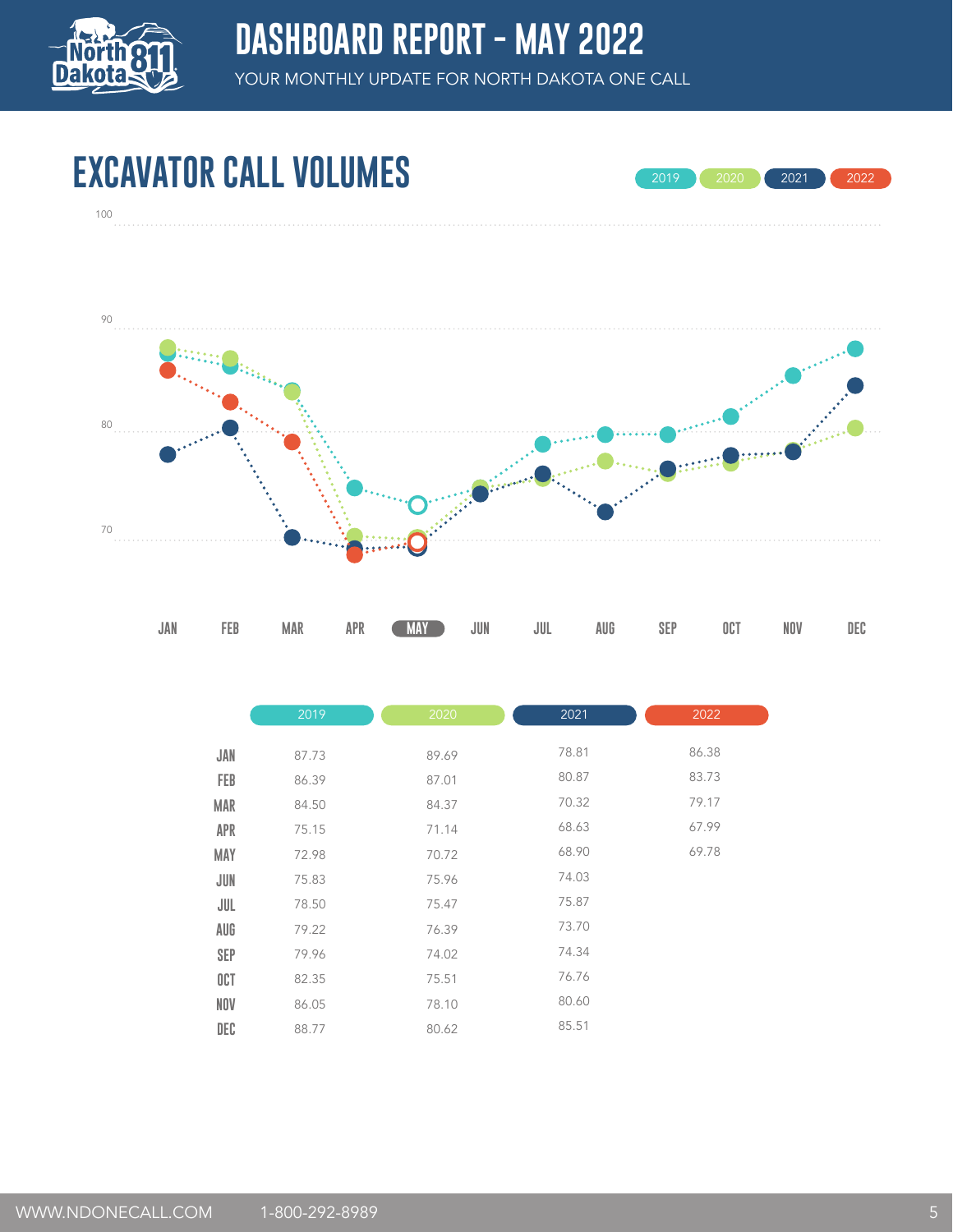

#### **AVERAGE HOLD TIME**



2020 2021 2022

|            | 2019             | 2020 | 2021         | 2022           |
|------------|------------------|------|--------------|----------------|
|            |                  |      |              |                |
| JAN        | 11               | 14   | 12           | $\overline{2}$ |
| FEB        | $\boldsymbol{6}$ | 12   | 15           | $\overline{4}$ |
| <b>MAR</b> | 26               | 31   | 33           | 13             |
| APR        | 40               | 44   | 50           | 11             |
| MAY        | 19               | 29   | 28           | 13             |
| JUN        | 25               | 38   | 15           |                |
| JUL        | 38               | 36   | $\, \varphi$ |                |
| AUG        | 47               | 25   | $\,8\,$      |                |
| <b>SEP</b> | 32               | 29   | 14           |                |
| OCT        | 32               | 34   | $\, \varphi$ |                |
| NOV        | 28               | 25   | 9            |                |
| DEC        | 17               | 16   | 6            |                |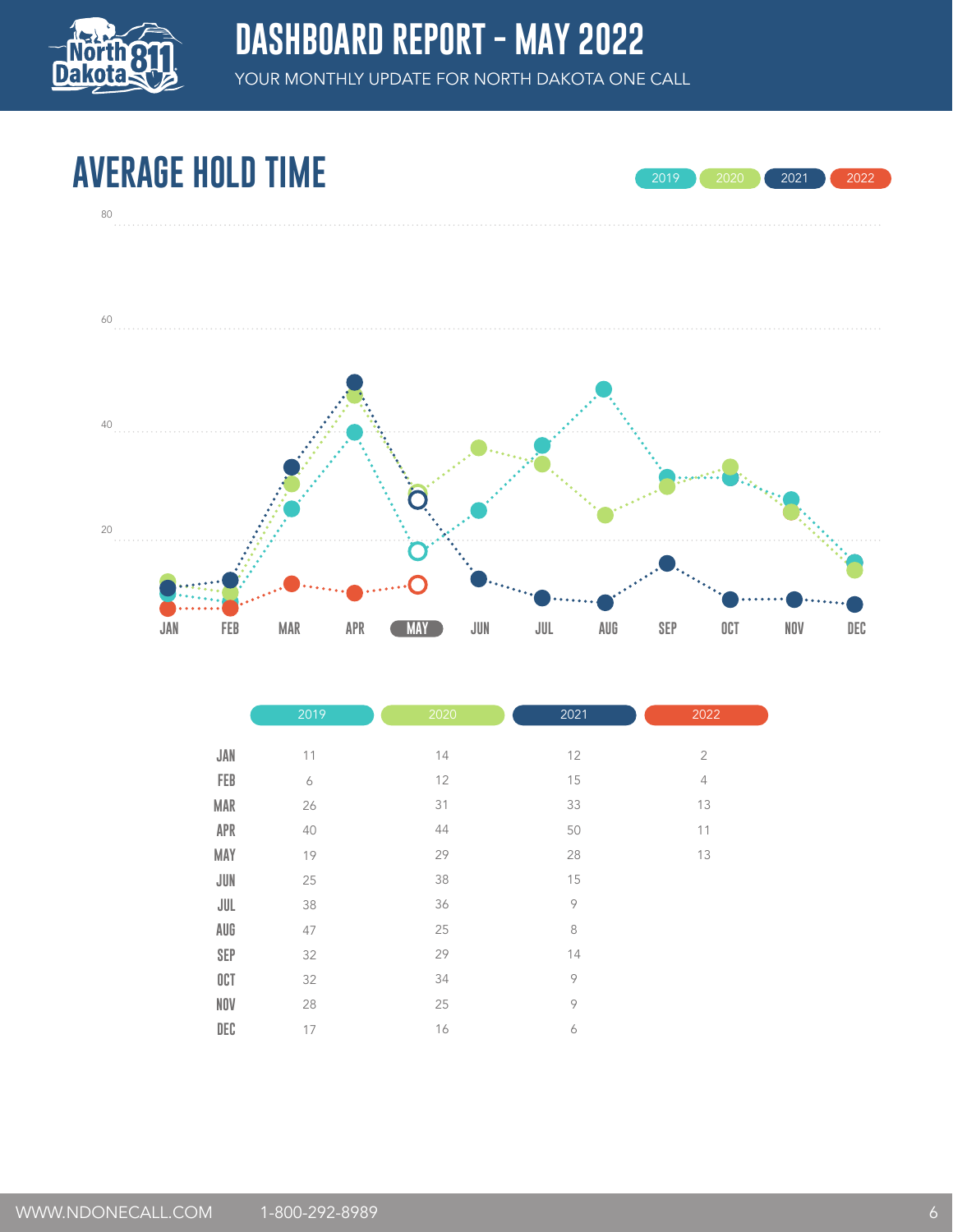

2019 2020 2021 2022

# **AVERAGE CALL DURATION**



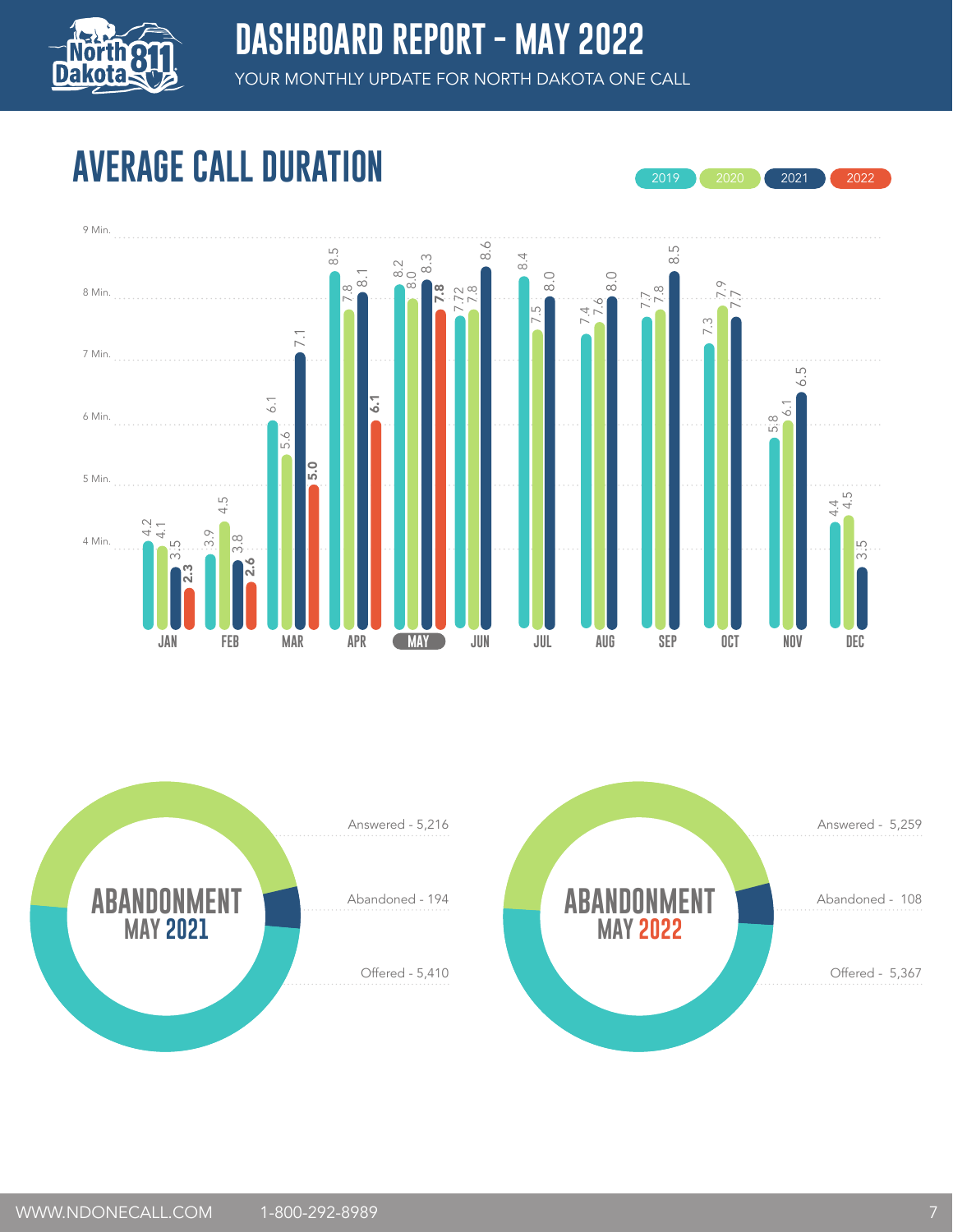

2019 2020 2021 2022

# **INCOMING TICKET TYPES MAY**

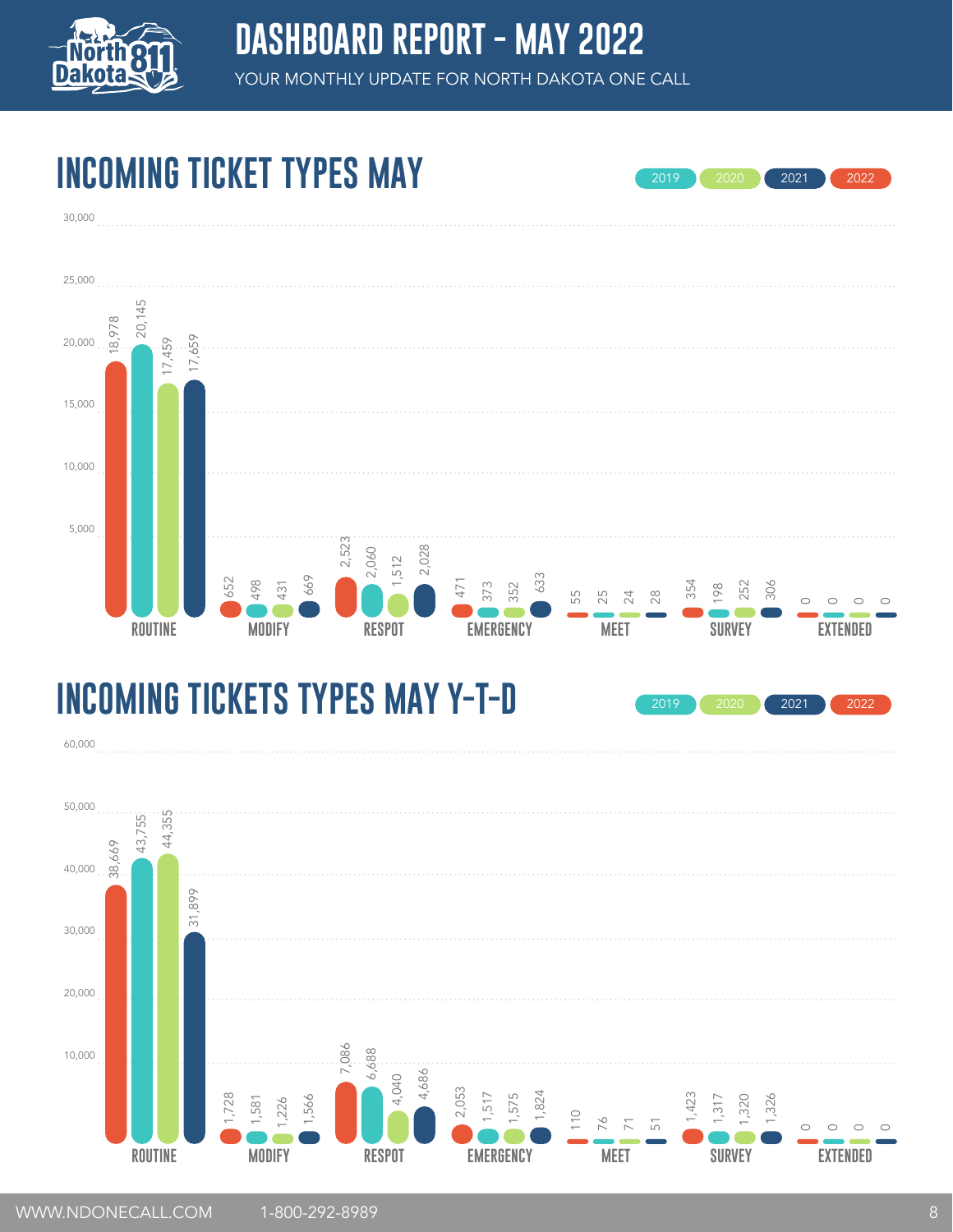

#### **DASHBOARD REPORT - MAY 2022**

YOUR MONTHLY UPDATE FOR NORTH DAKOTA ONE CALL

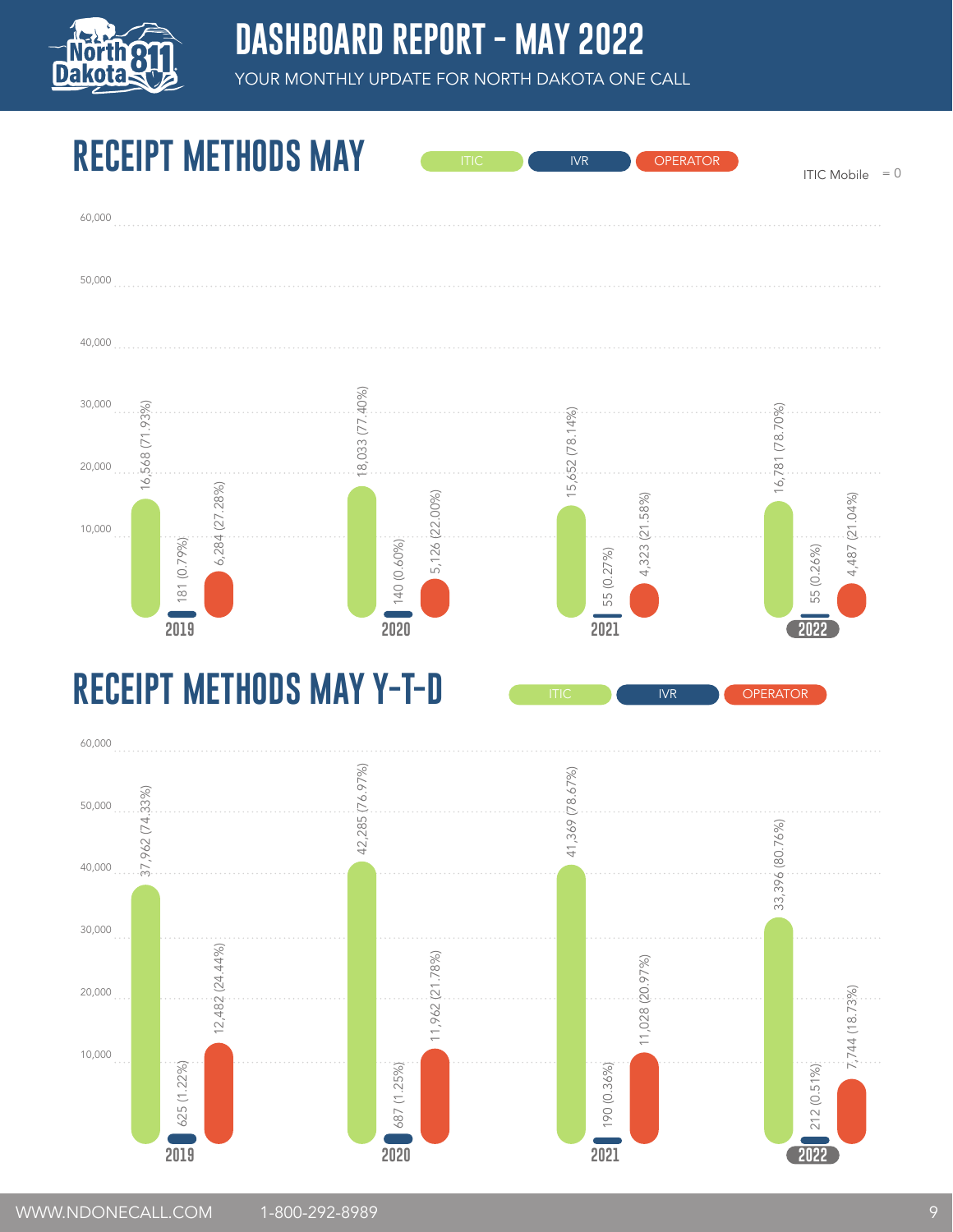

#### **DASHBOARD REPORT - MAY 2022**

YOUR MONTHLY UPDATE FOR NORTH DAKOTA ONE CALL

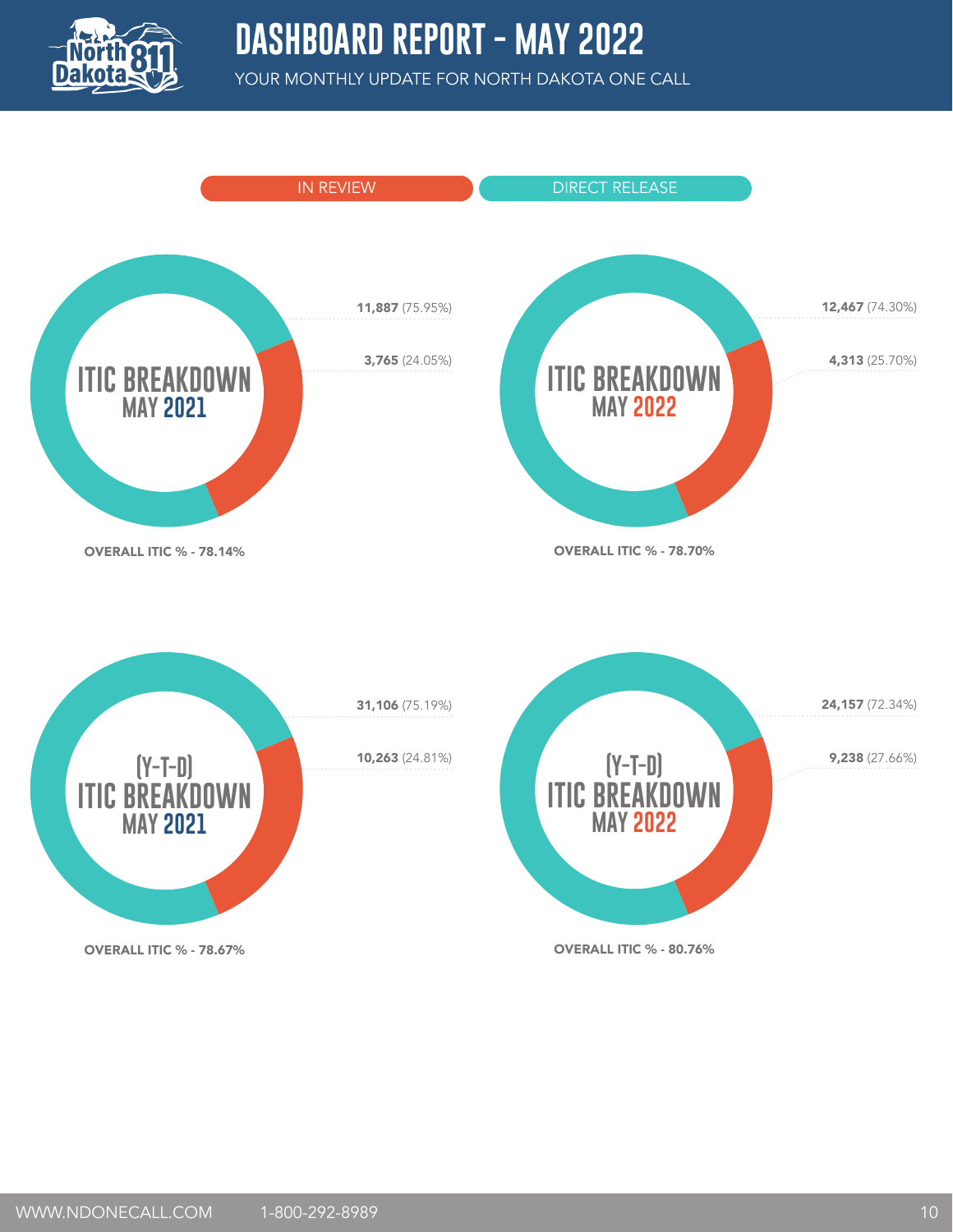

#### **DASHBOARD REPORT - MAY 2022**

YOUR MONTHLY UPDATE FOR NORTH DAKOTA ONE CALL

# **POSITIVE RESPONSE COMPLIANCE**